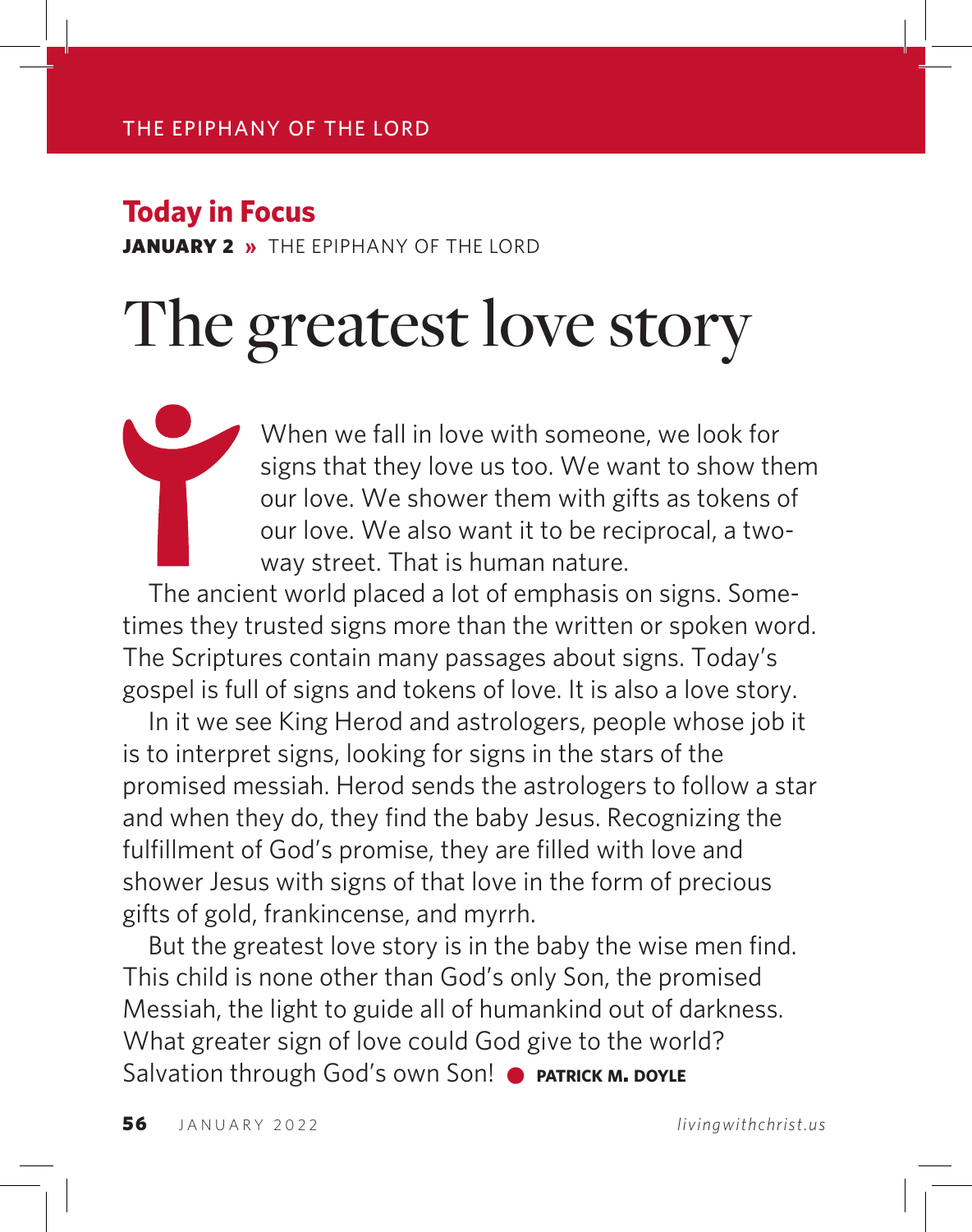# *Sunday,* January 2

#### *MASS DURING THE DAY*

#### **ENTRANCE ANTIPHON**

*(Cf. Malachi 3:1; 1 Chronicles 29:12)* Behold, the Lord, the Mighty One, has come; and kingship is in his grasp, and power and dominion.

**INTRODUCTORY RITES** *(page 21)*

#### **COLLECT**

O God, who on this day revealed your Only Begotten Son to the nations by the guidance of a star, grant in your mercy that we, who know you already by faith, may be brought to behold the beauty of your

sublime glory. Through our Lord Jesus Christ, your Son, who lives and reigns with you in the unity of the Holy Spirit, God, for ever and ever. *Amen.*

**FIRST READING** *(Isaiah 60:1-6)* Rise up in splendor, Jerusalem! Your light has come, the glory of the Lord shines upon you. See, darkness covers the earth, and thick clouds cover the peoples; but upon you the Lorp shines, and over you appears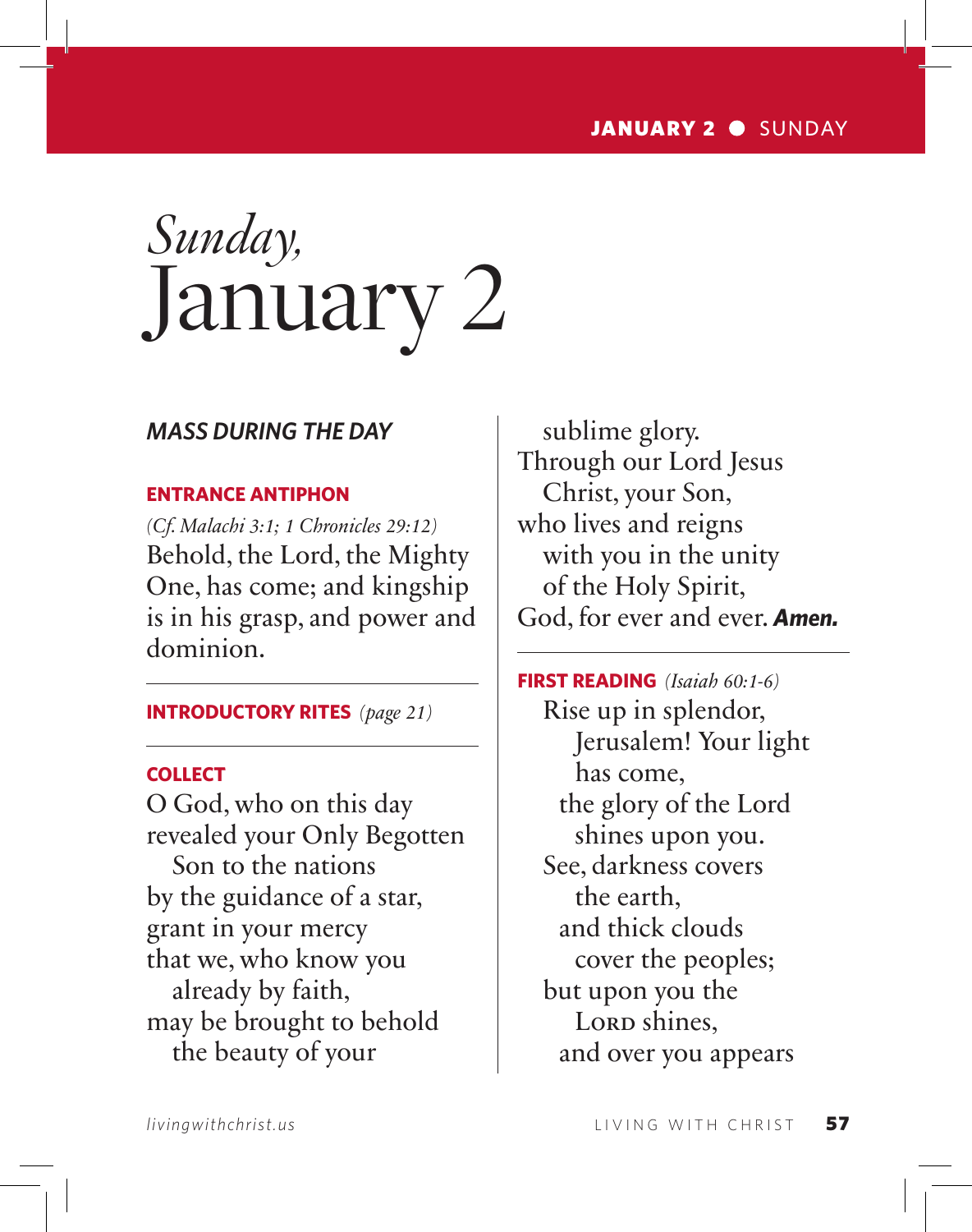his glory. Nations shall walk by your light, and kings by your shining radiance. Raise your eyes and look about; they all gather and come to you: your sons come from afar, and your daughters in the arms of their nurses.

Then you shall be radiant at what you see, your heart shall throb and overflow, for the riches of the sea shall be emptied out before you, the wealth of nations shall be brought to you. Caravans of camels shall fill you, dromedaries from Midian and Ephah; all from Sheba shall come bearing gold and

frankincense, and proclaiming the praises of the Lord. The word of the Lord. *Thanks be to God.*

#### **RESPONSORIAL PSALM**

*(Psalm 72:1-2, 7-8, 10-11, 12-13)* **R**: Lord, every nation on earth *will adore you.* O God, with your judgment endow the king, and with your justice, the king's son; he shall govern your people with justice and your afflicted ones with judgment.  $\mathbf{R}$ Justice shall flower in his days, and profound peace, till the moon be no more. May he rule from sea to sea, and from the River to the ends of the earth.  $\mathbf{R}^{\cdot}$ The kings of Tarshish and the Isles shall offer gifts; the kings of Arabia and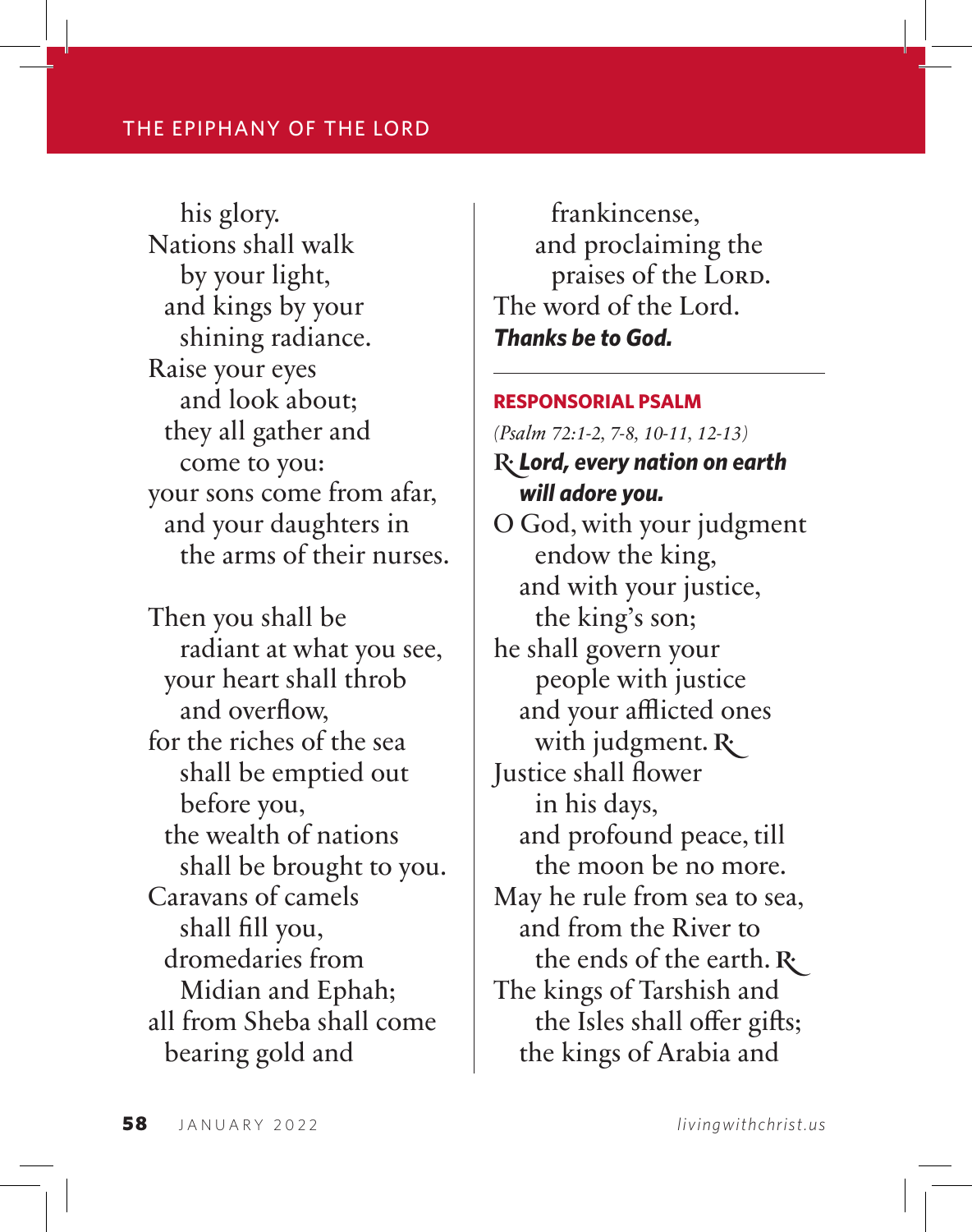Seba shall bring tribute. All kings shall pay him

homage, all nations shall serve him.  $\mathbb{R}^4$ For he shall rescue the poor when he cries out, and the afflicted when he has no one to help him. He shall have pity for the lowly and the poor; the lives of the poor he shall save.  $R_1$ 

#### **SECOND READING**

*(Ephesians 3:2-3a, 5-6)*

Brothers and sisters: You have heard of the stewardship of God's grace that was given to me for your benefit, namely, that the mystery was made known to me by revelation. It was not made known to people in other generations as it has now been revealed to his holy apostles and prophets by the Spirit: that the Gentiles are coheirs, members of the

same body, and copartners in the promise in Christ Jesus through the gospel. The word of the Lord. *Thanks be to God.*

**ALLELUIA** *(Matthew 2:2)*

*Alleluia, alleluia.* We saw his star at its rising and have come to do him homage. *Alleluia, alleluia.*

**GOSPEL** *(Matthew 2:1-12)* A reading from the holy Gospel according to Matthew. *Glory to you, O Lord.*

When Jesus was born<br>
of Judea, in the<br>
days of King Herod, behold, in Bethlehem of Judea, in the magi from the east arrived in Jerusalem, saying, "Where is the newborn king of the Jews? We saw his star at its rising and have come to do him homage." When King Herod heard this, he was greatly troubled,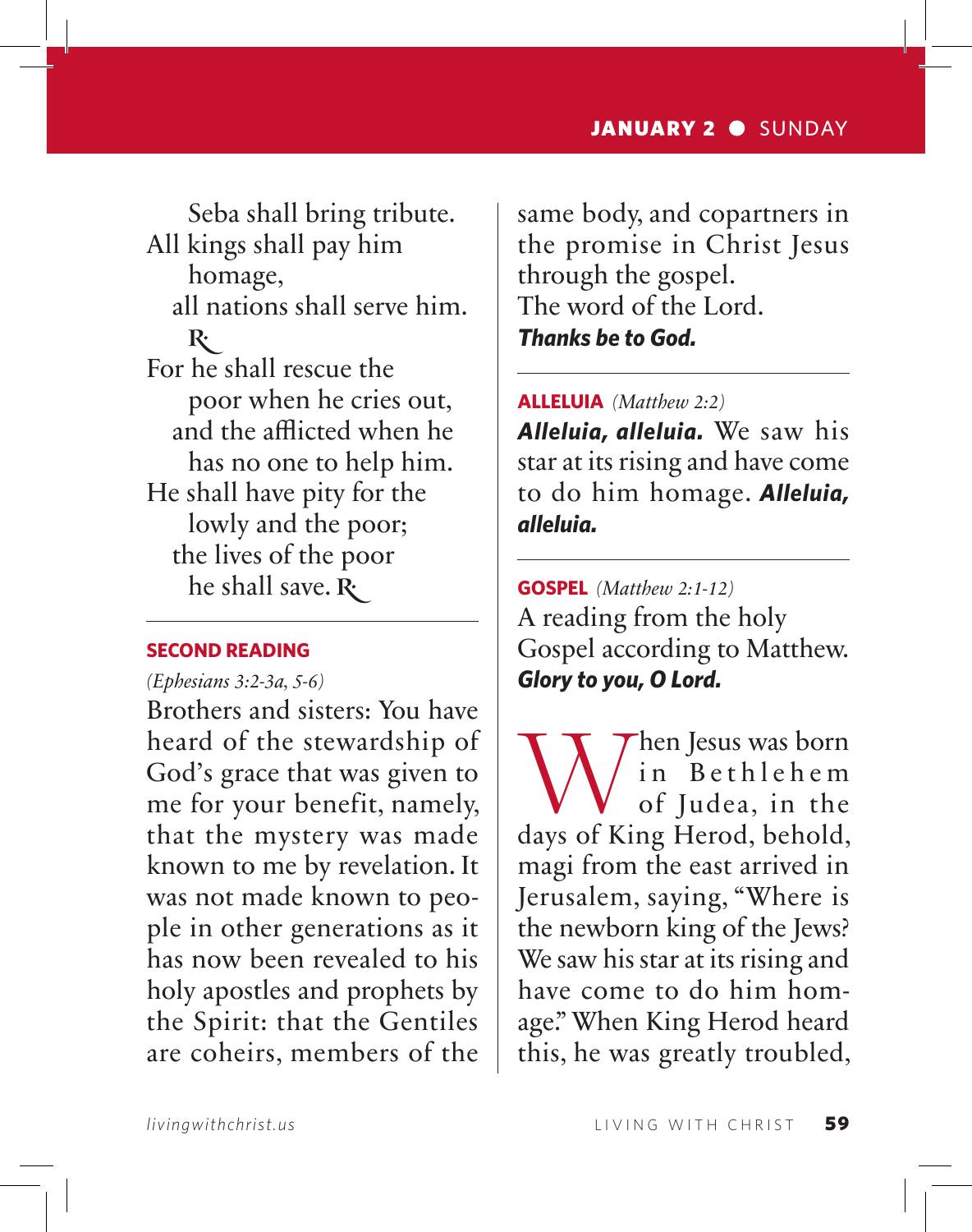and all Jerusalem with him. Assembling all the chief priests and the scribes of the people, he inquired of them where the Christ was to be born. They said to him, "In Bethlehem of Judea, for thus it has been written through the prophet:

*And you, Bethlehem, land of Judah, are by no means least among the rulers of Judah; since from you shall come a ruler, who is to shepherd my people Israel."*

Then Herod called the magi secretly and ascertained from them the time of the star's appearance. He sent them to Bethlehem and said, "Go and search diligently for the child. When you have found him, bring me word, that I too may go and do him homage." After their audience with the king they set out. And behold, the star that they had seen at its rising preceded them, until it came and stopped over the place where the child was. They were overjoyed at seeing the star, and on entering the house they saw the child with Mary his mother. They prostrated themselves and did him homage. Then they opened their treasures and offered him gifts of gold, frankincense, and myrrh. And having been warned in a dream not to return to Herod, they departed for their country by another way.

The Gospel of the Lord. *Praise to you, Lord Jesus Christ.*

**PROFESSION OF FAITH** *(page 24)*

**PRAYER OF THE FAITHFUL**

**PREPARATION OF GIFTS** *(page 26)*

### **PRAYER OVER THE OFFERINGS** Look with favor, Lord, we pray,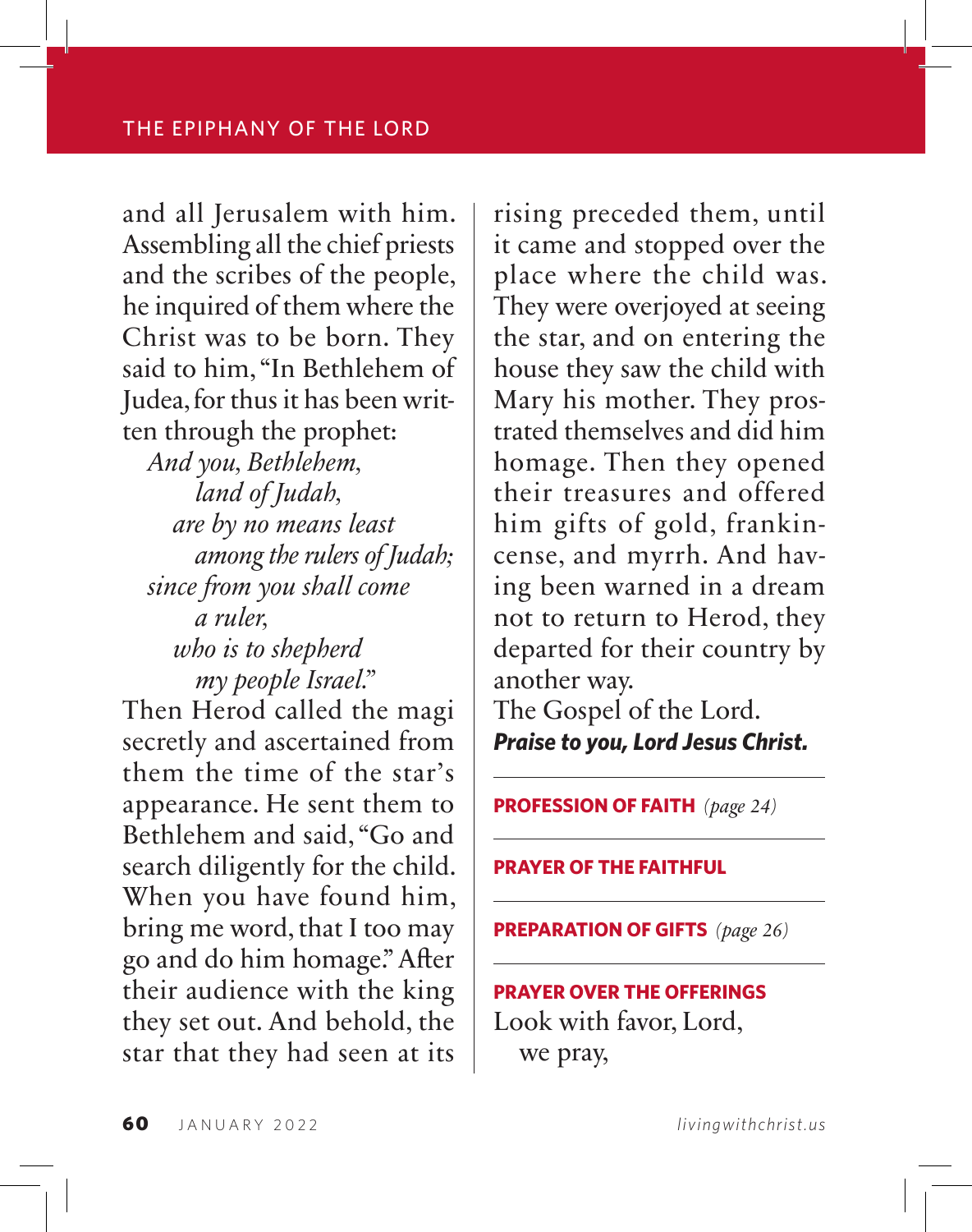on these gifts of your Church, in which are offered now not gold or frankincense or myrrh, but he who by them is proclaimed, sacrificed and received, Jesus Christ. Who lives and reigns for ever and ever. *Amen.*

**PREFACE** *(Epiphany, page 28)*

#### **COMMUNION ANTIPHON**

*(Cf. Matthew 2:2)* We have seen his star in the East, and have come with gifts to adore the Lord.

#### **PRAYER AFTER COMMUNION**

Go before us with heavenly light, O Lord, always and everywhere, that we may perceive with clear sight and revere with true affection the mystery in which

you have willed us to participate. Through Christ our Lord. *Amen.*

**BLESSING & DISMISSAL** *(page 50)*

#### RESPONDING TO THE WORD

The Magi left their familiar environment to seek and honor a Jewish king.

 $\bullet$   $\bullet$   $\bullet$ 

 $\bullet$  **How am I being drawn to discover God in new places and situations?**

*Jesus, lead me…*

#### SAYING AMEN

In the Collect, we ask that we who know God already by faith may be brought to behold the beauty of God's sublime glory.

**● What is my vision of heaven? What hints of God's sublime glory do I see around me?** *God of glory, thank you…*